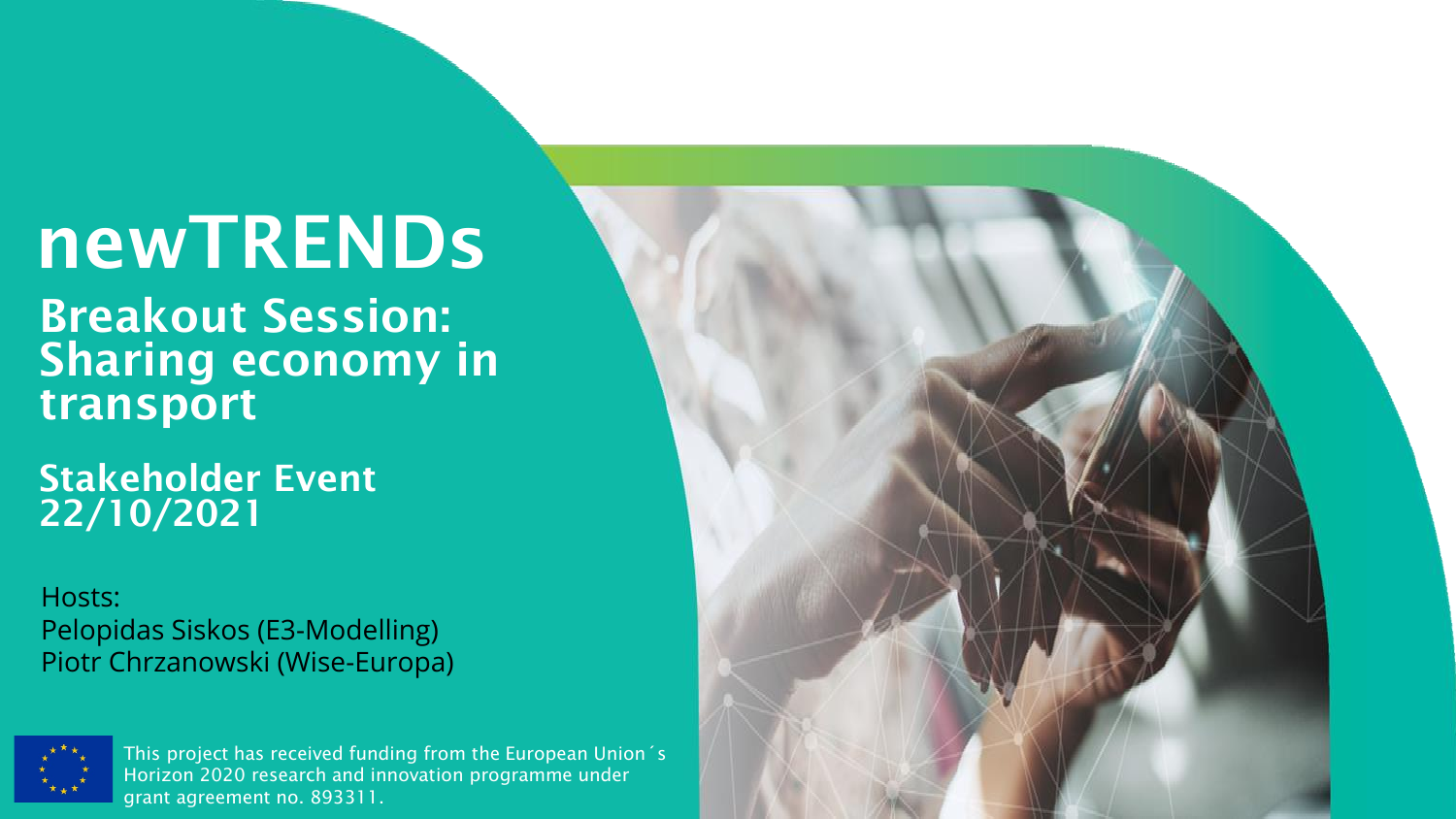

#### **AGENDA**

- Tour de table- Introduction
- Policy dimension of sharing economy in transport
- Improvements in modelling of the sharing economy in transport
- **Questions for discussion**
- Use of MIRO infrastructure and Open discussion















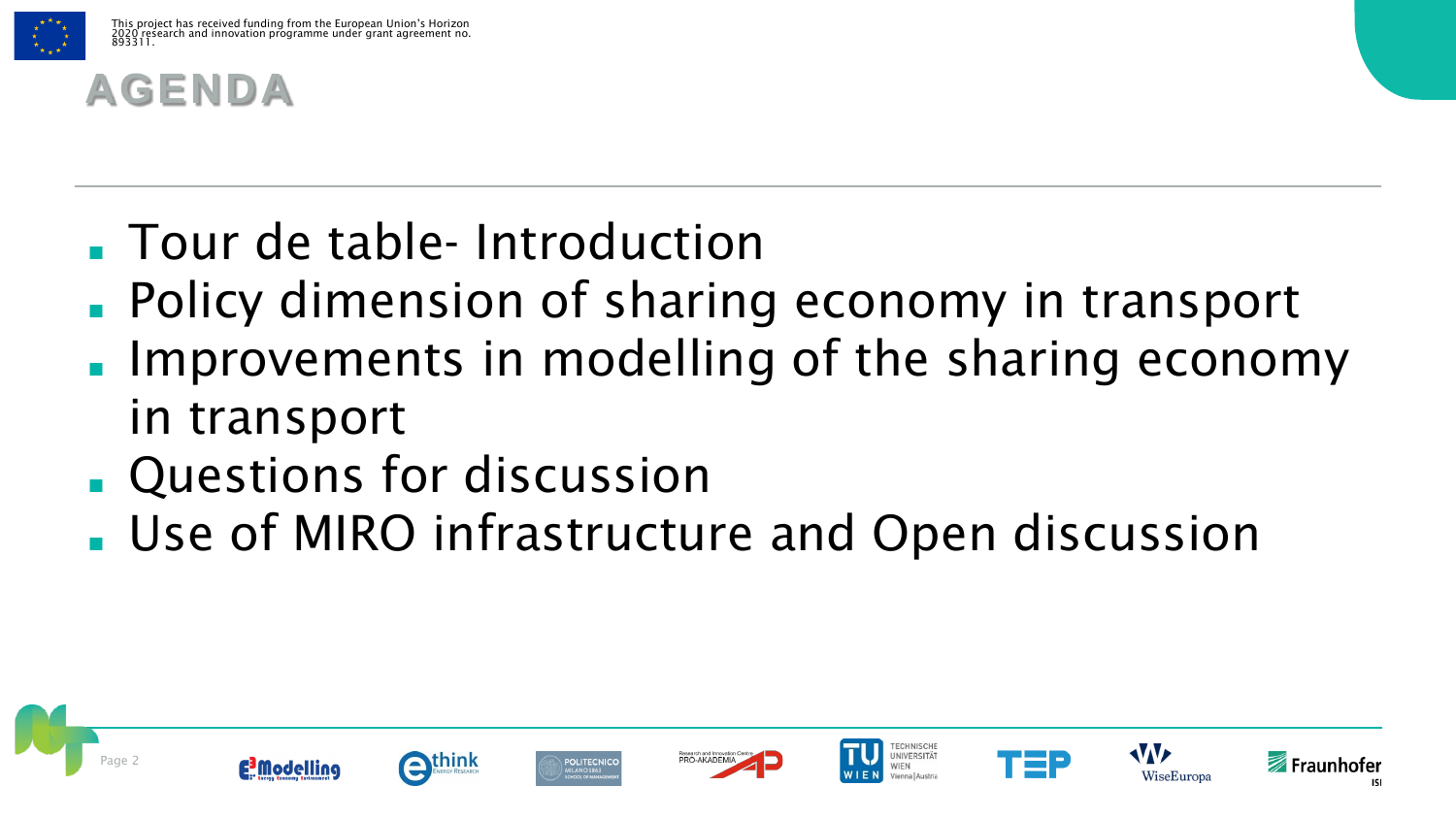

#### **INTRODUCTION RESEARCH QUESTIONS**

WP7 is the third of three focus studies related to New Societal Trends and analyses the impact of the shared economy in transport and the tertiary sector on energy demand.

- How can we capture the New Societal Trends in transport via mathematical models? What is the current state of modelling and how can we improve existing modelling approaches?
- How to simulate the sharing economy causality effects in the transport models? How can sharing economy act as enabler of transport decarbonisation and energy efficiency improvements?
- Which policy measures support the uptake of sharing economy in transport? Which are the barriers and how can we overcome them? How to model those?















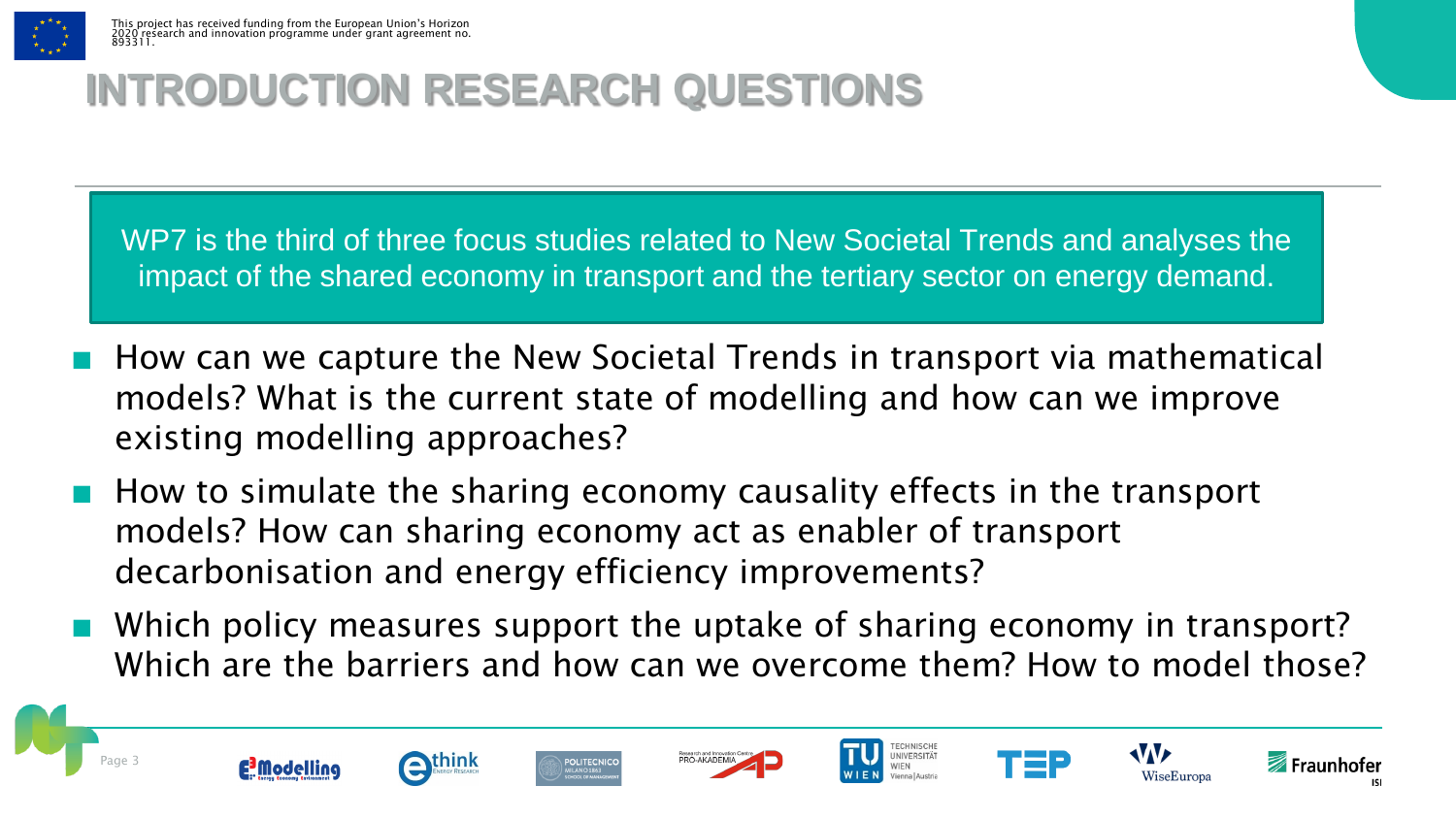

## Sharing Economy in transport: The policy dimension





















**ISI**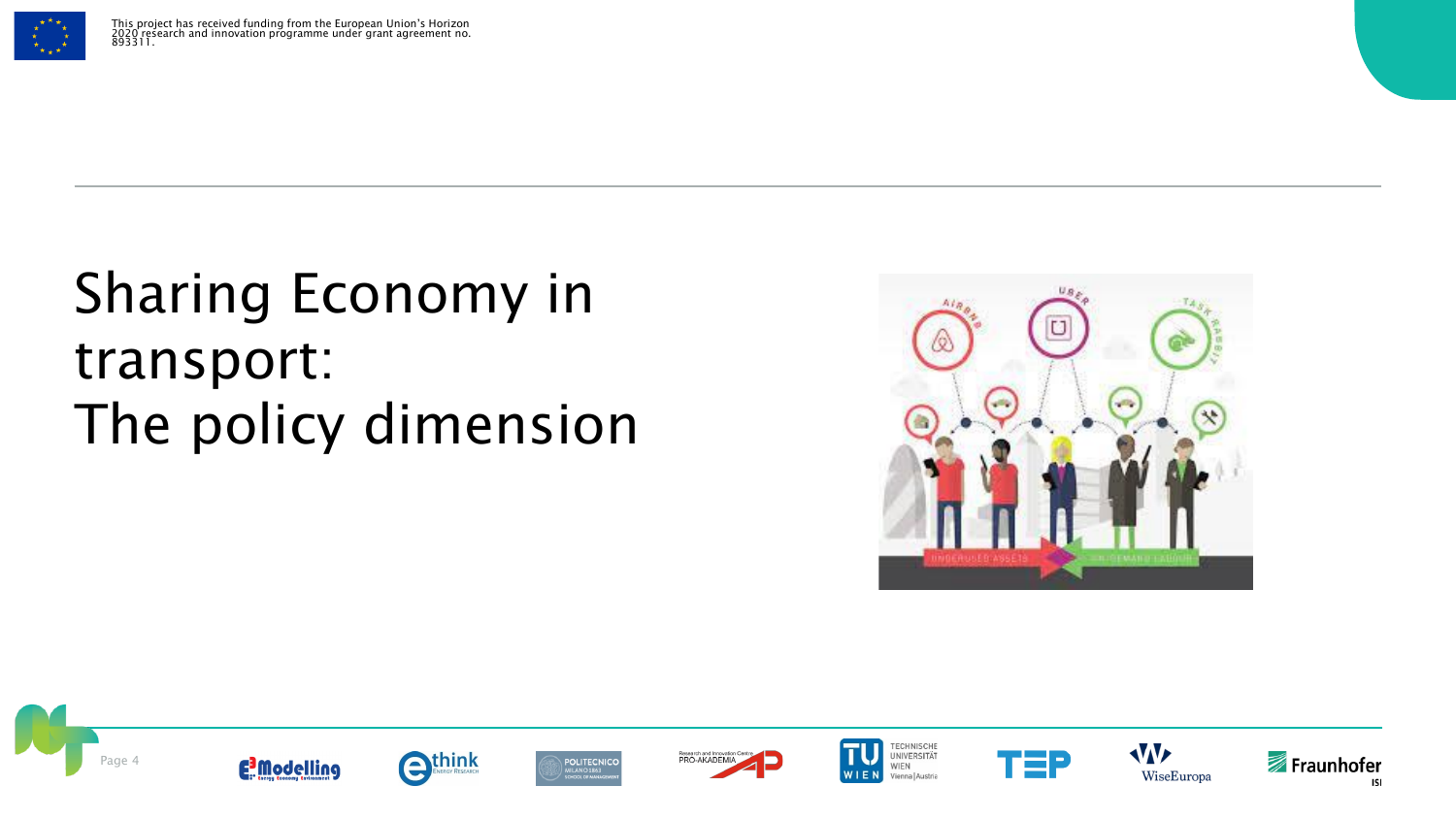

#### **SHARING ECONOMY Regulations**

|                                     | <b>Measures:</b>                                                                                                                                                                                                                                                                               |
|-------------------------------------|------------------------------------------------------------------------------------------------------------------------------------------------------------------------------------------------------------------------------------------------------------------------------------------------|
|                                     | Directive on the deployment of alternative fuels infrastructure (2014/94/EC)                                                                                                                                                                                                                   |
| CODES/STANDARDS/<br><b>MANDATES</b> | <b>Eco-design</b> requirements for electric motors and variable speed drives regulation (2019/1781)                                                                                                                                                                                            |
|                                     | CO <sub>2</sub> emission performance standards for new passenger cars and for new light<br>commercial vehicles regulation (2019/631)                                                                                                                                                           |
| <b>OBLIGATION SCHEMES</b>           | Directive on fuel economy and CO <sub>2</sub> emissions in respect of the marketing of new<br>passenger cars (1999/94/EC)                                                                                                                                                                      |
|                                     | Directive on services in the internal market (2006/123/EC)                                                                                                                                                                                                                                     |
|                                     | Directive on certain legal aspects of information society services, in particular electronic<br><b>commerce</b> (2000/31/EC)                                                                                                                                                                   |
| <b>OTHER REGULATIONS</b>            | The car sharing services require efficient digital supporting platforms. The law also regulates<br>$CO2$ emission intensity and the increasing use of the alternative fuel vehicles, together with<br>supporting investments in the infrastructure for charging and refuelling these vehicles. |

















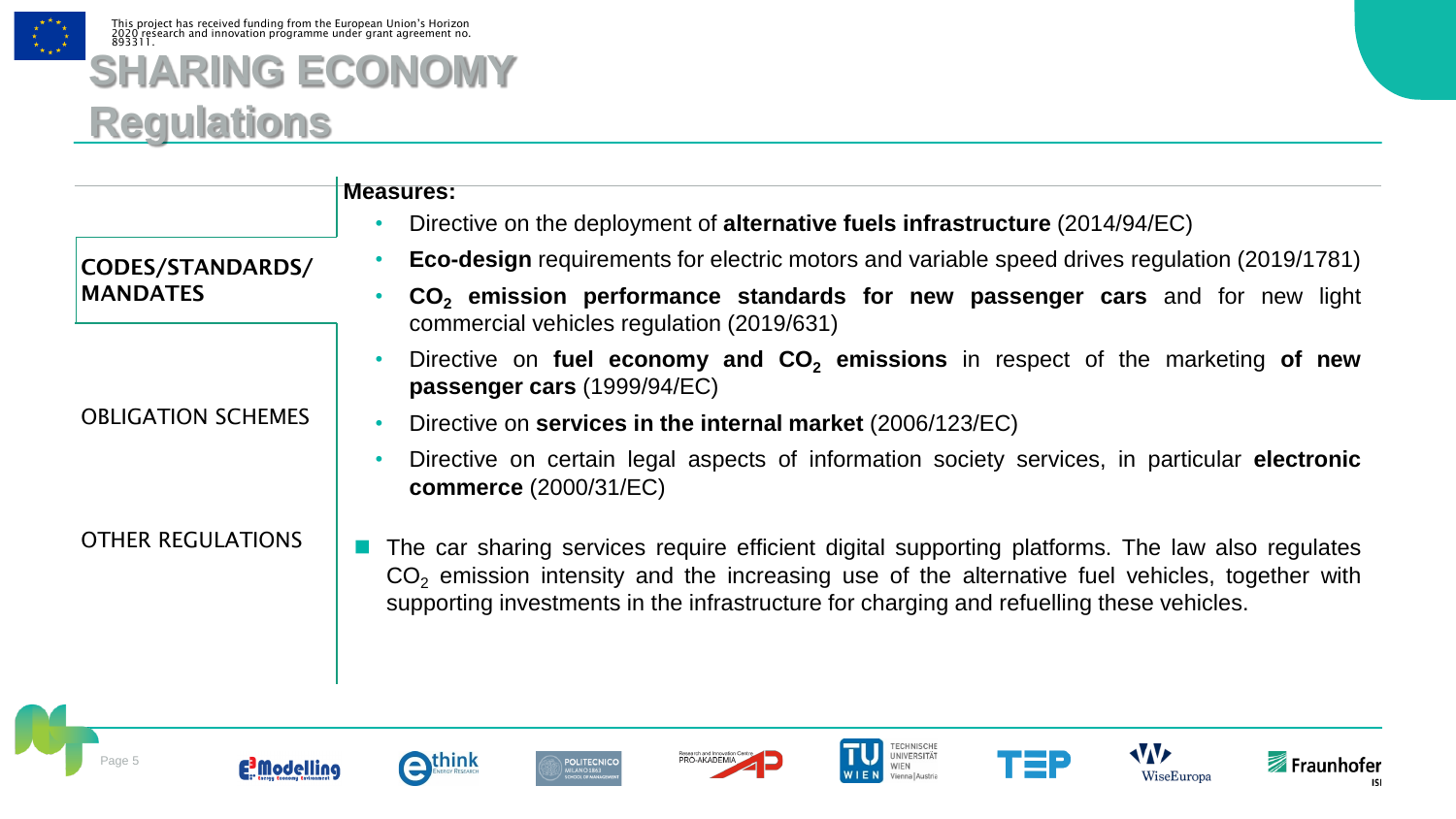

#### **SHARING ECONOMY Regulations**

CODES/STANDARDS/ **MANDATES** OBLIGATION SCHEMES **Measures:** • Directive on the **promotion of clean and energy-efficient road transport vehicles** (2019/1161) • Regulation on **binding annual greenhouse gas emission reductions** by Member States from 2021 to 2030 (2018/842) • Directive on the **reduction of national emissions** of certain atmospheric pollutants (2016/2284) Regulations provide a definition of clean vehicle for all purposes, including public vehiclesharing schemes. Furthermore, the Member States need to meet overall emissions reduction targets for GHGs and other pollutants, which leads to increased ambition of the national-level schemes for transport.



















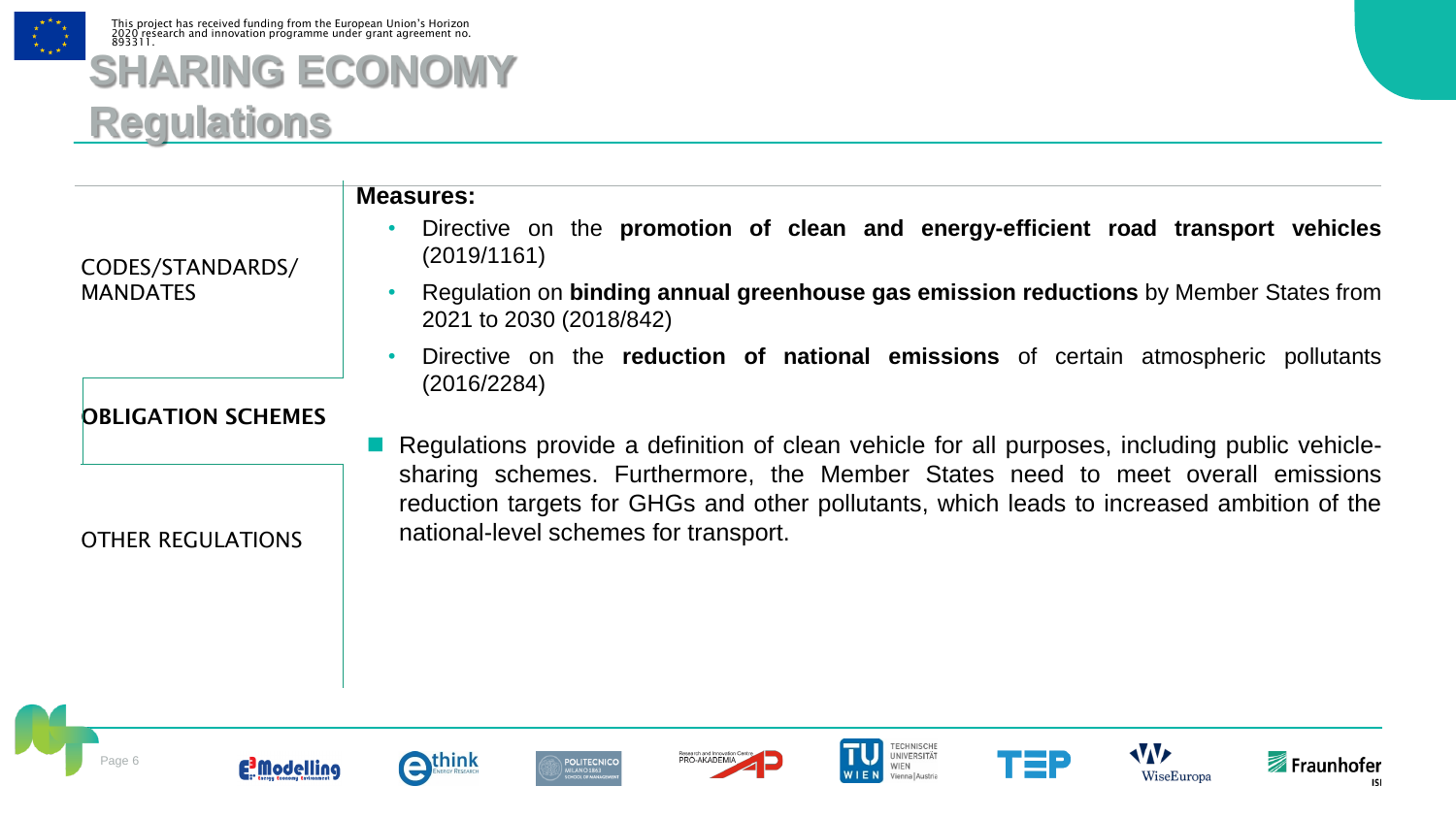

 $\mathbf{r}$ 

#### **SHARING ECONOMY Regulations**

|                                     | <b>Measures:</b>                                                                                                                                                       |
|-------------------------------------|------------------------------------------------------------------------------------------------------------------------------------------------------------------------|
| CODES/STANDARDS/<br><b>MANDATES</b> | Directive on common rules for the <b>internal market for electricity</b> (2019/944)<br>$\bullet$                                                                       |
|                                     | Directive on the organisation of the working time of persons performing mobile<br>$\bullet$<br>road transport activities (2002/15/EC)                                  |
|                                     | Regulation on the harmonisation of certain social legislation relating to road<br>$\bullet$<br>transport $(561/2006)$                                                  |
| <b>OBLIGATION SCHEMES</b>           | Other policies which create framework conditions for the use of relevant inputs (energy,<br>labour) will affect the development of sharing economy in transport sector |
| <b>OTHER REGULATIONS</b>            |                                                                                                                                                                        |
|                                     |                                                                                                                                                                        |
|                                     |                                                                                                                                                                        |
| <b>E</b> Modelling                  | ECHNISCHE<br>W<br>NIVERSITÄT<br>:hink<br>Fraunhofer<br><b>OLITECNICC</b><br>WiseEuropa<br>Vienna   Austria                                                             |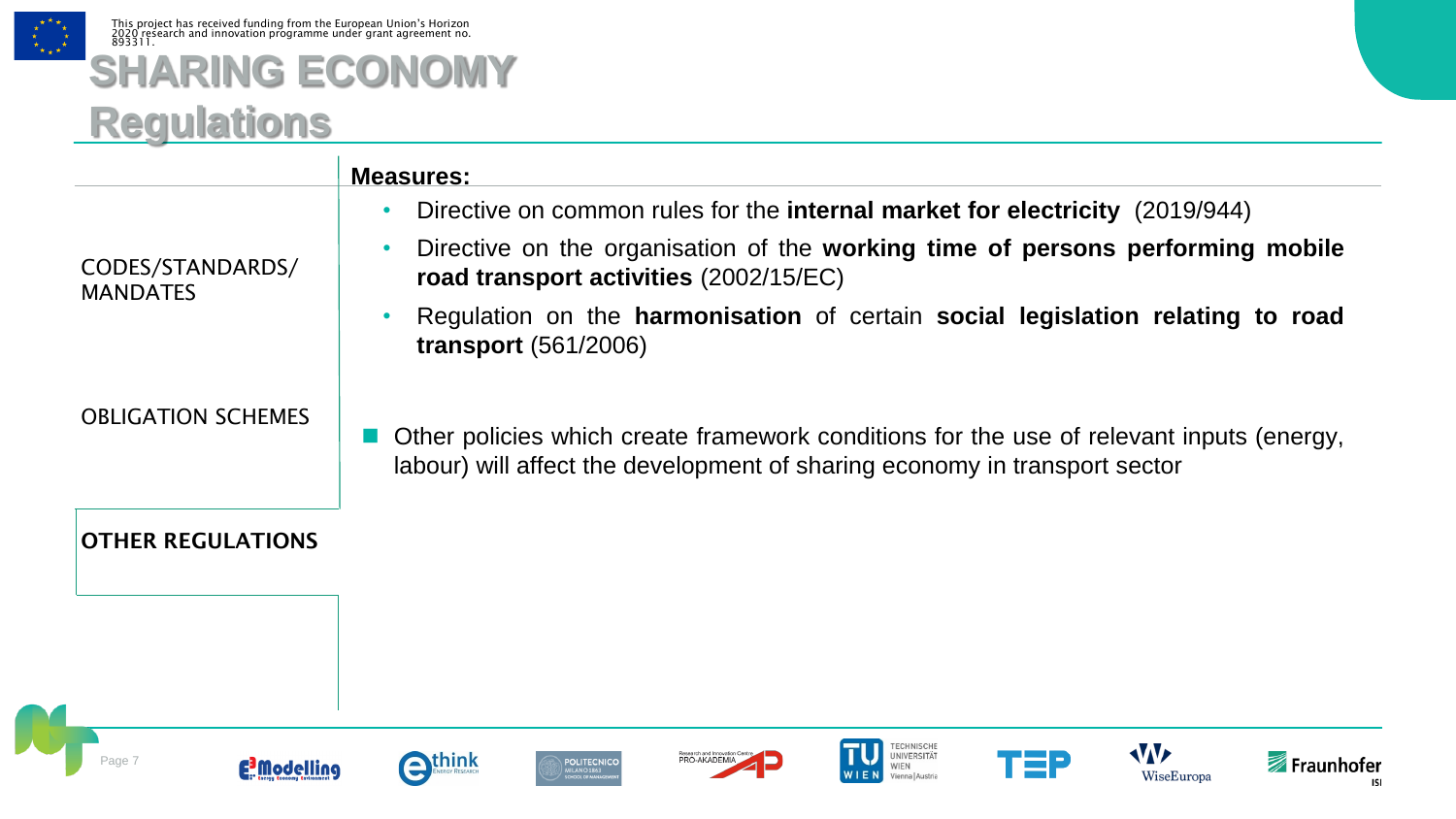

## **SHARING ECONOMY**

#### **Economic and financial instruments**

**Measures:**

- Structural and regional funds
- EIB funding

(2020/852)

• Horizon Europe / Digital Europe

#### **DIRECT INVESTMENT**

FISCAL/FINANCIAL INCENTIVES

■ Besides direct funding, policies may influence access to finance by highlighting sustainability (e.g. recyclability, emissions performance) of shared vehicles.

• Directive on the establishment of a framework to facilitate sustainable investment

MARKET-BASED INSTRUMENTS







**POLITECNICO** 









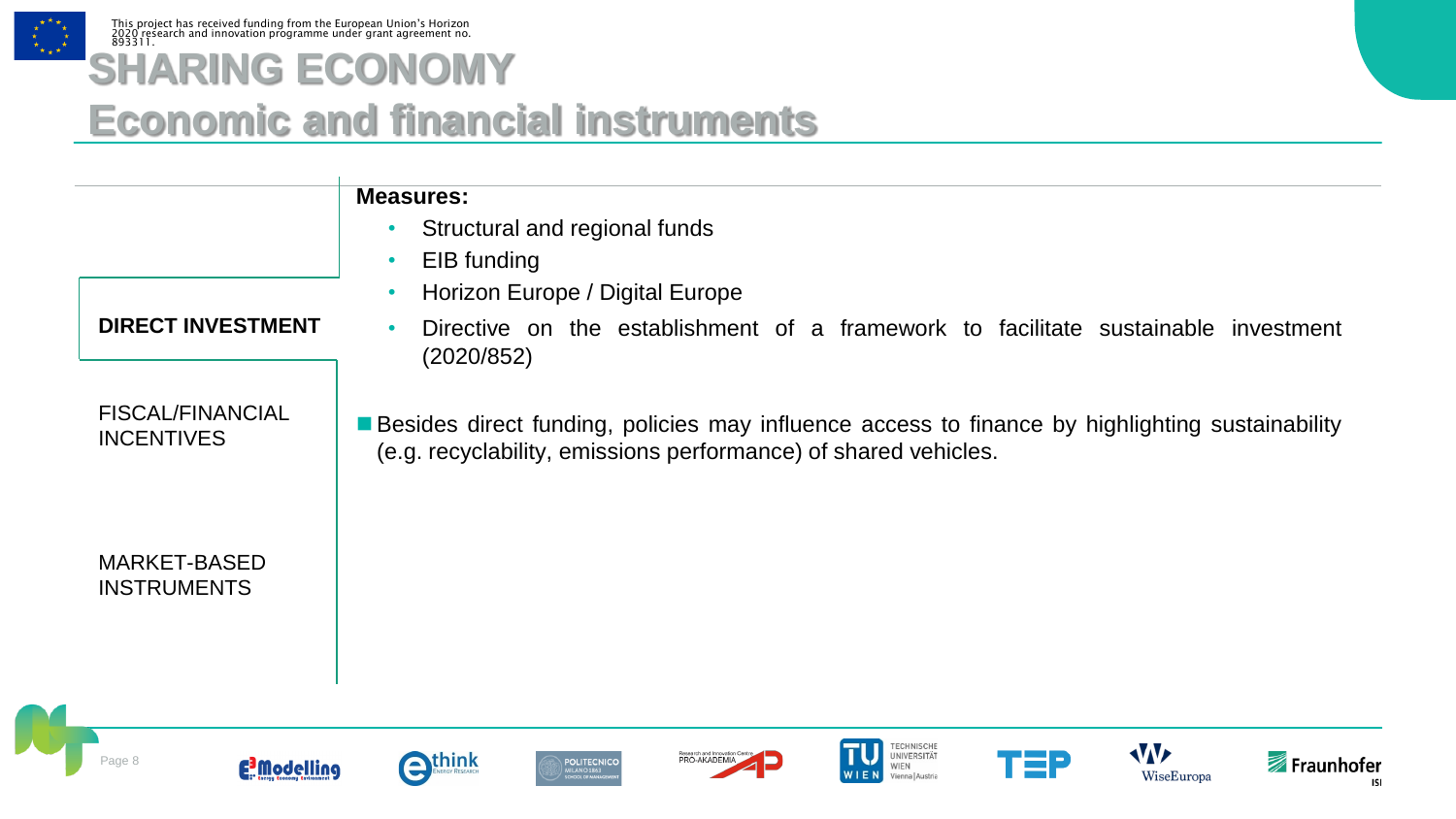

#### **SHARING ECONOMY Economic and financial instruments**

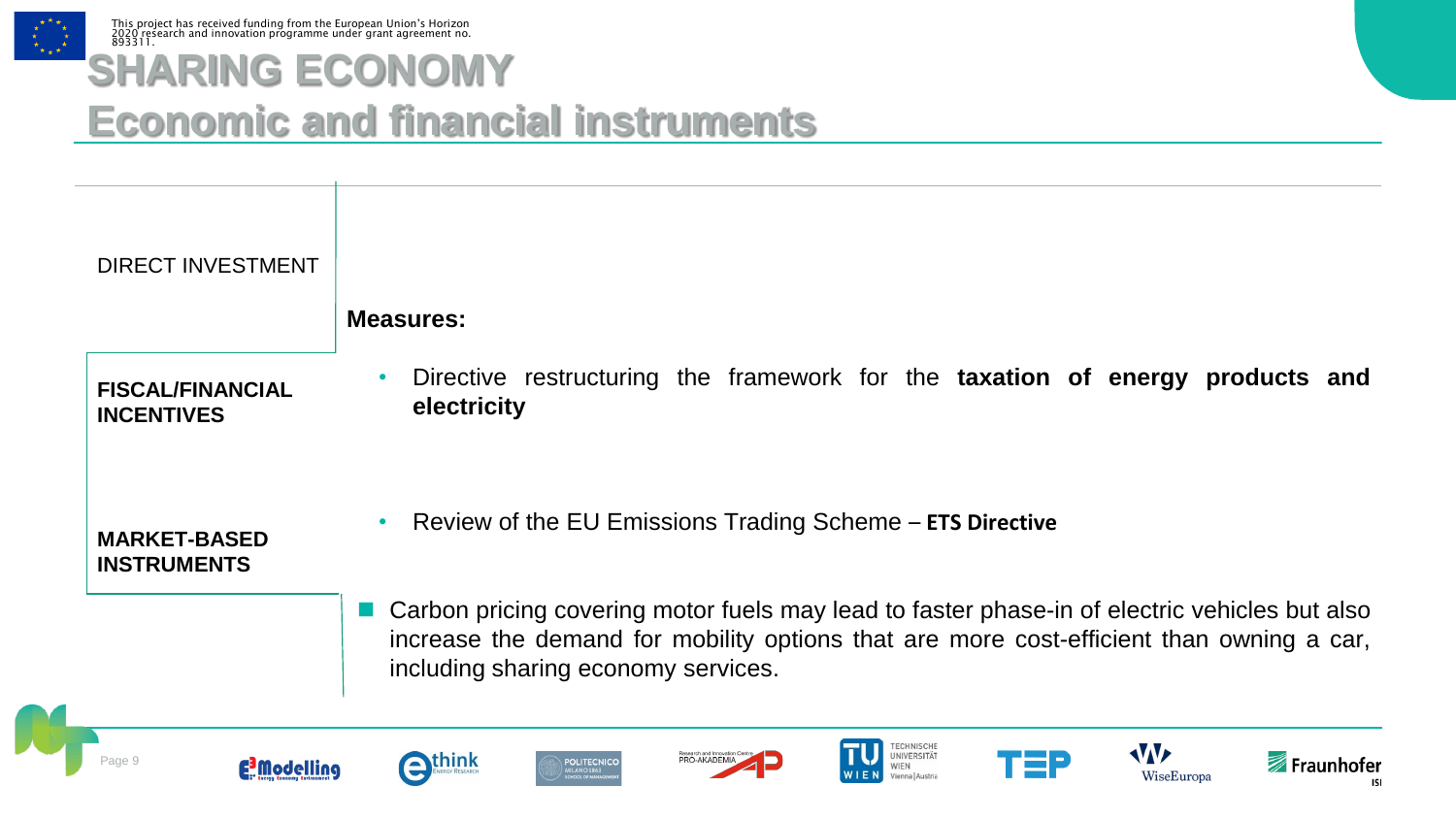

This project has received funding from the European Union's Horizon 2020 research and innovation programme under grant agreement no. 893311.

#### **SHARING ECONOMY Soft instruments**

| <b>VOLUNTARY</b><br><b>APPROACHES</b> | <b>Measures:</b><br><b>Green Public Procurement</b><br>Guidance on the development of cycling infrastructure<br>EU platforms for the co-operation and information exchange among municipal authorities<br>٠                                                                                                                                                                                                          |
|---------------------------------------|----------------------------------------------------------------------------------------------------------------------------------------------------------------------------------------------------------------------------------------------------------------------------------------------------------------------------------------------------------------------------------------------------------------------|
|                                       | Guidance on the public procurement of vehicle fleets, fleet services and public transport services<br>can be relevant for municipal car-sharing or bike-sharing schemes. Also the cooperation and<br>information exchange among municipal authorities can influence local urban mobility policies and<br>mobility infrastructure spending in ways that are relevant for the development of sharing economy<br>models |
| E <sup>3</sup> Modelling              | Fraunhofer<br>nınk<br><b>OLITECNIC</b><br>WiseEuropa                                                                                                                                                                                                                                                                                                                                                                 |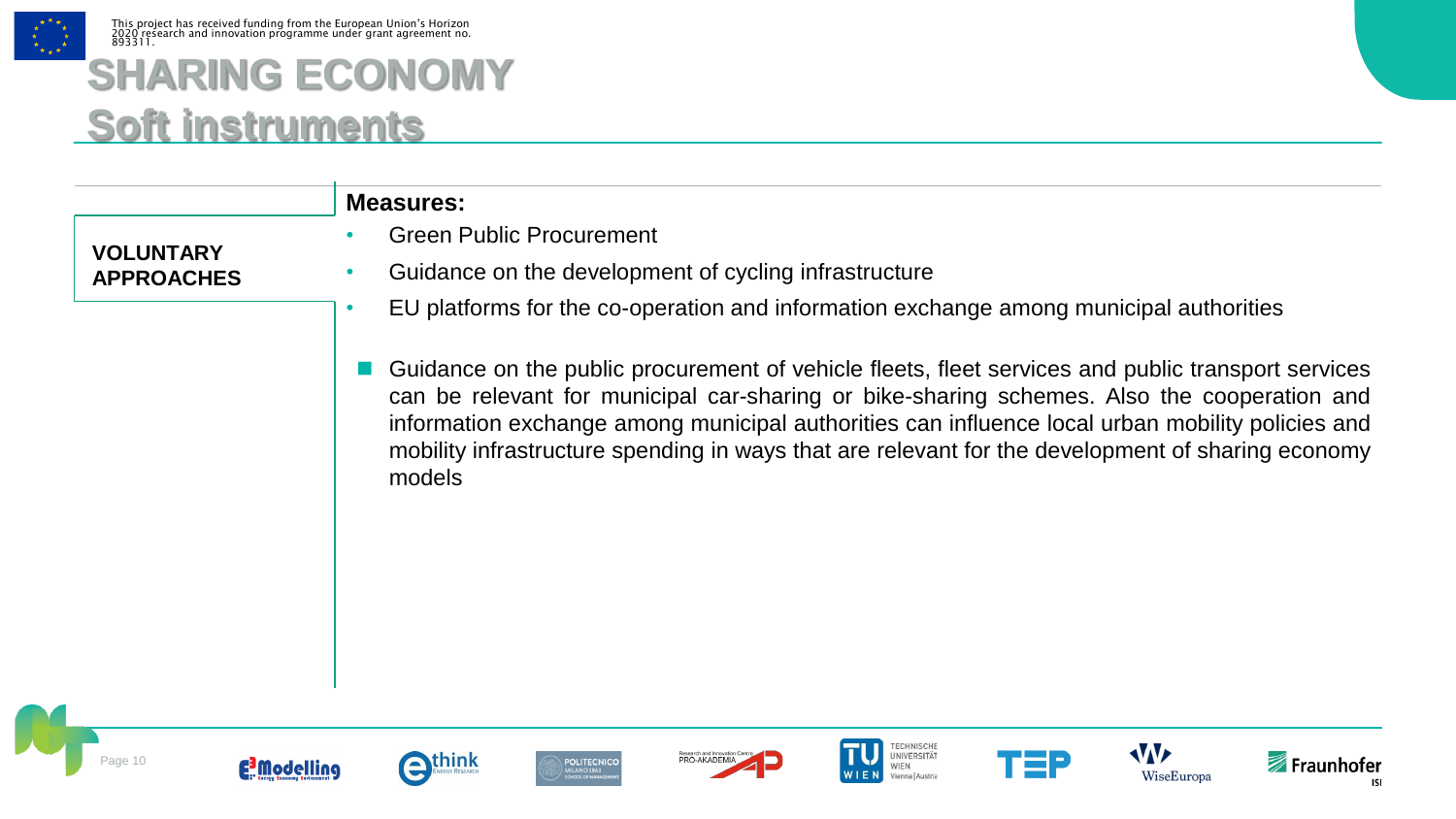

## Sharing Economy in transport: Enhancements of the PRIMES-TREMOVE transport model



















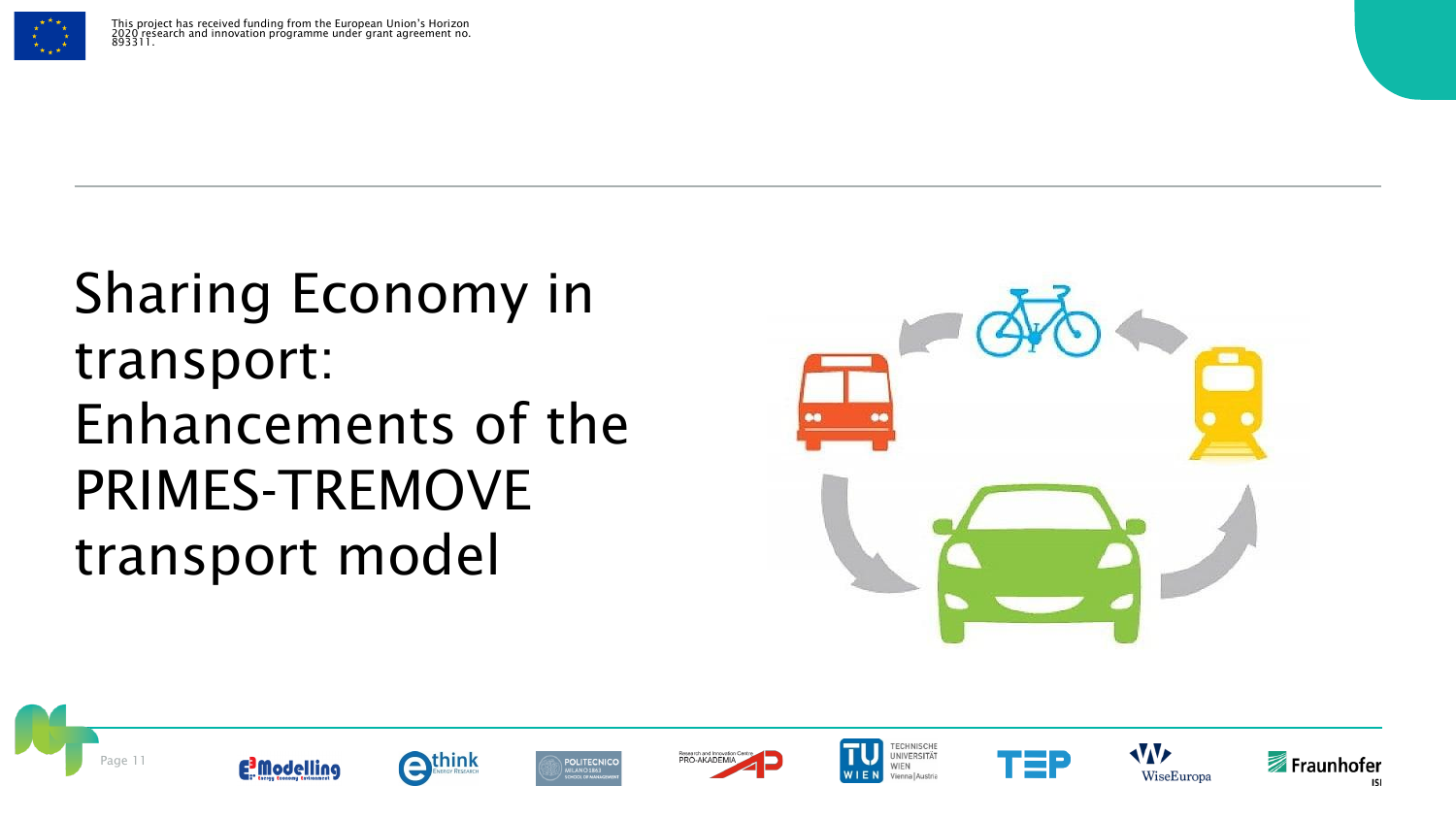

#### **BRIEF OVERVIEW OF PRIMES-TREMOVE TRANSPORT MODEL**

- Economic-engineering model for projecting the transport sector into the future and assessing policies
- Projections by 5-years steps until 2070 for all countries in the EU27 and UK
- The model includes:
	- Passenger and freight activity by transport mode
	- Fleet development in all transport modes
	- Energy consumption,  $CO<sub>2</sub>$  and air pollution emissions
	- Costs, investment and externalities
- Representation of various policy measures:
	- Standards on vehicle types, sectoral fuel mandates and/or GHG intensity reduction targets, pricing (ETD, ETS, other), infrastructure (transport and alternative fuel) measures, other
- **PRIMES-TREMOVE is linked with the** 
	- PRIMES energy systems model to receive electricity, hydrogen, syn. fuel and ETS prices
	- PRIMES-Biomass model to assess impacts on the biofuel production chains and receive biofuel prices















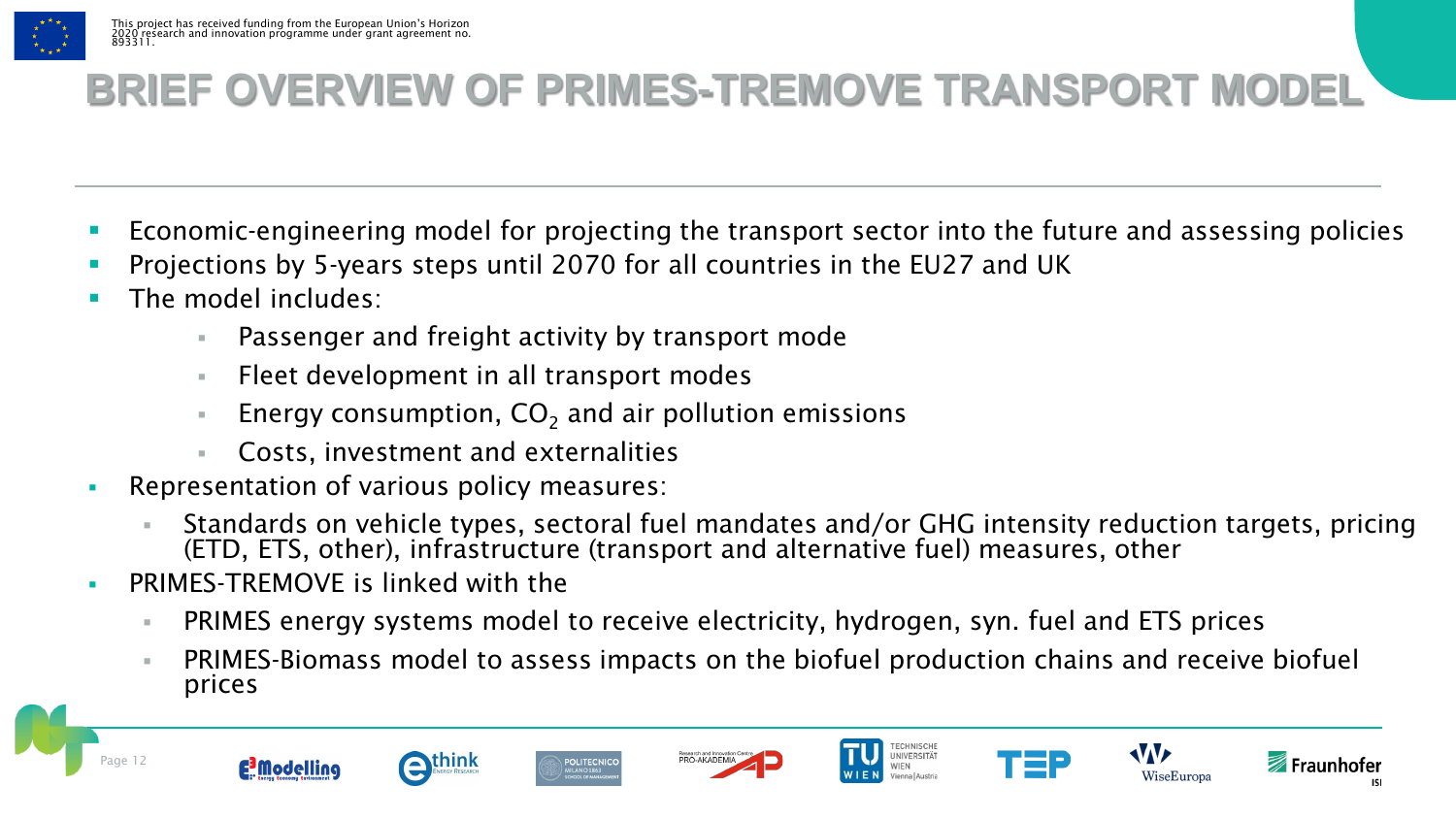

### **IDENTIFICATION OF BARRIERS FOR UPTAKE OF SHARING ECONOMY IN TRANSPORT - I**

- How to enable uptake of sharing economy in transport? Which policies can remove potential barriers?
	- Comfort of car and easily accessible (e.g. from the parking lot)
		- vs walking to get to the shared car
	- Pride of car ownership (region specific, e.g. Balkans)
		- Cultural aspect
	- Purchasing of cheap imported second hand cars (region specific)
		- Cars can still be affordable for the available household budget

















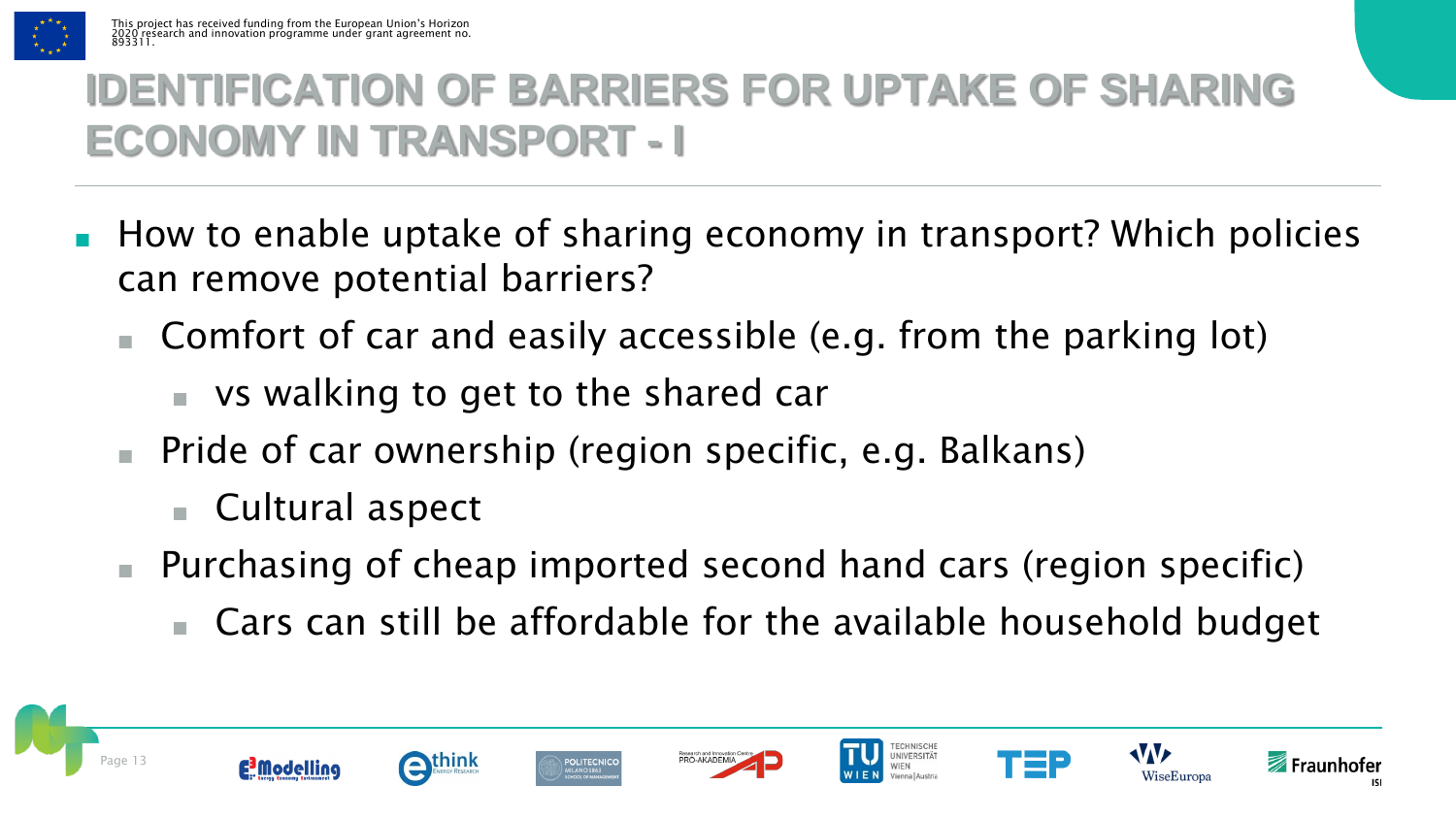

### **IDENTIFICATION OF BARRIERS FOR UPTAKE OF SHARING ECONOMY IN TRANSPORT - II**

- Technology/apps supporting car sharing still advancing (demand and supply matching problem, asymmetry of information, payment systems)
- Limited supply of sharing service (limitations from the perspective of the supplier)
- Low market acceptance from the consumer perspective (behavioral change?)
- Covid-19 increased use of private vehicles due to health considerations (unclear whether long-lasting or not)















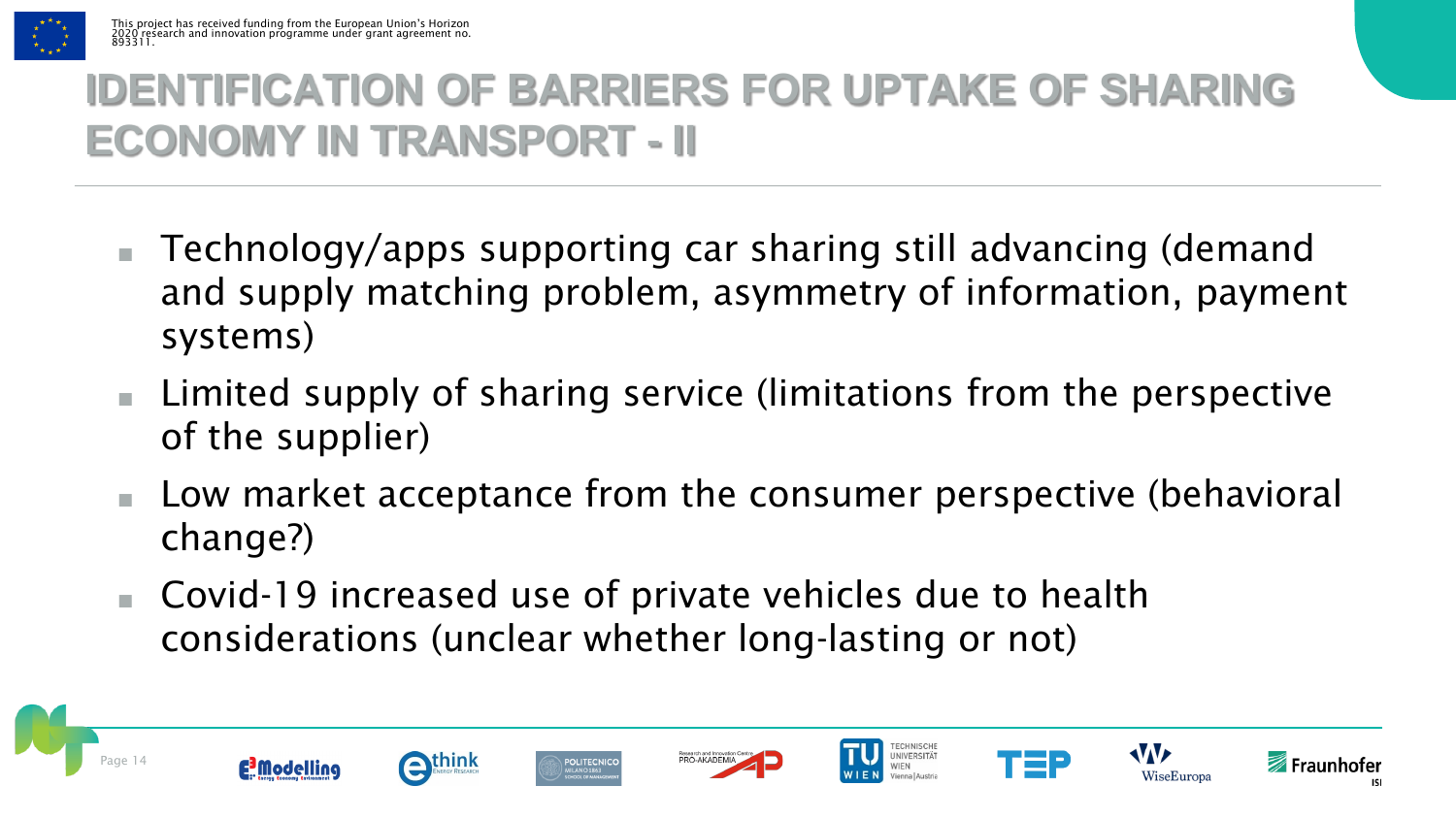

### **SHARING ECONOMY IN TRANSPORT-NEW MODEL DESIGN CONCEPTS: TRAVEL DEMAND SIDE - II**

- Who decides?
	- Attributes of decision makers (income, travel pattern/purpose, residence, other)
- What type of decisions need to be modelled?
	- Hierarchical structure of decisions
- Should I buy a car or not?
	- Decision criteria (not exhaustive): Fixed and variable costs; utility deriving from owning a car; availability of alternative mobility options

ECHNISCH

UNIVERSITÄT

**WIFN** Vienna | Austria





**AVAV** 

WiseEuropa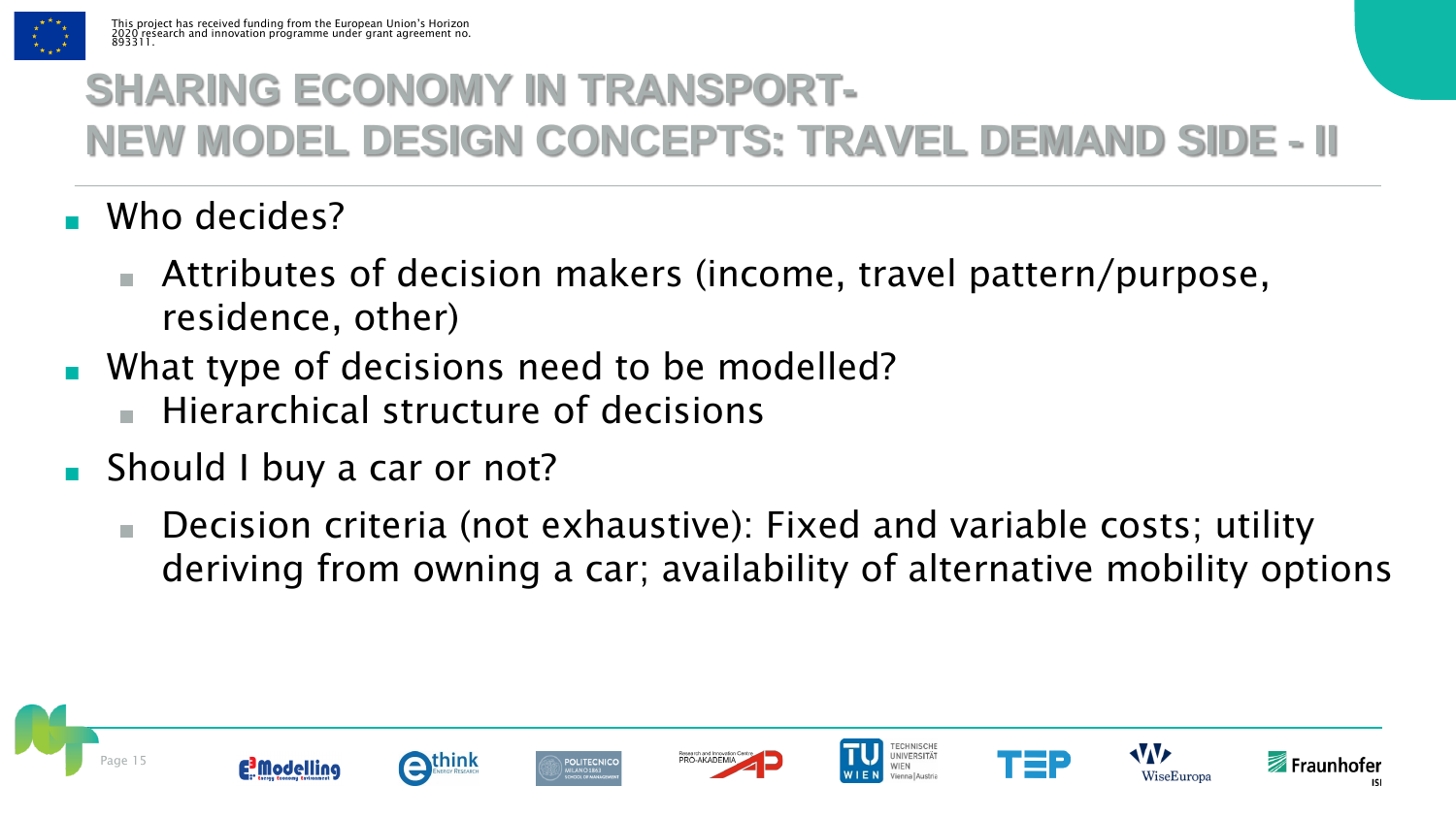

### **SHARING ECONOMY IN TRANSPORT-NEW MODEL DESIGN CONCEPTS: TRAVEL DEMAND SIDE - II**

- If I own a car, should I drive it or find alternative mobility options for a given trip?
	- Alternative mobility options:
		- Public transport
		- "Sharing economy" options: car sharing (rental of car), ridesharing/carpooling, bike and e-scooter sharing, ride-sourcing (e.g. Uber)
	- Factors influencing decision making among options?
		- Cost of the vehicle, price of the shared transport option, cost of time, intangible costs (e.g. lack of comfort)
		- Form a generalized cost (applying weights depending on actor attributes)
		- Policies (pricing, incentives, etc)















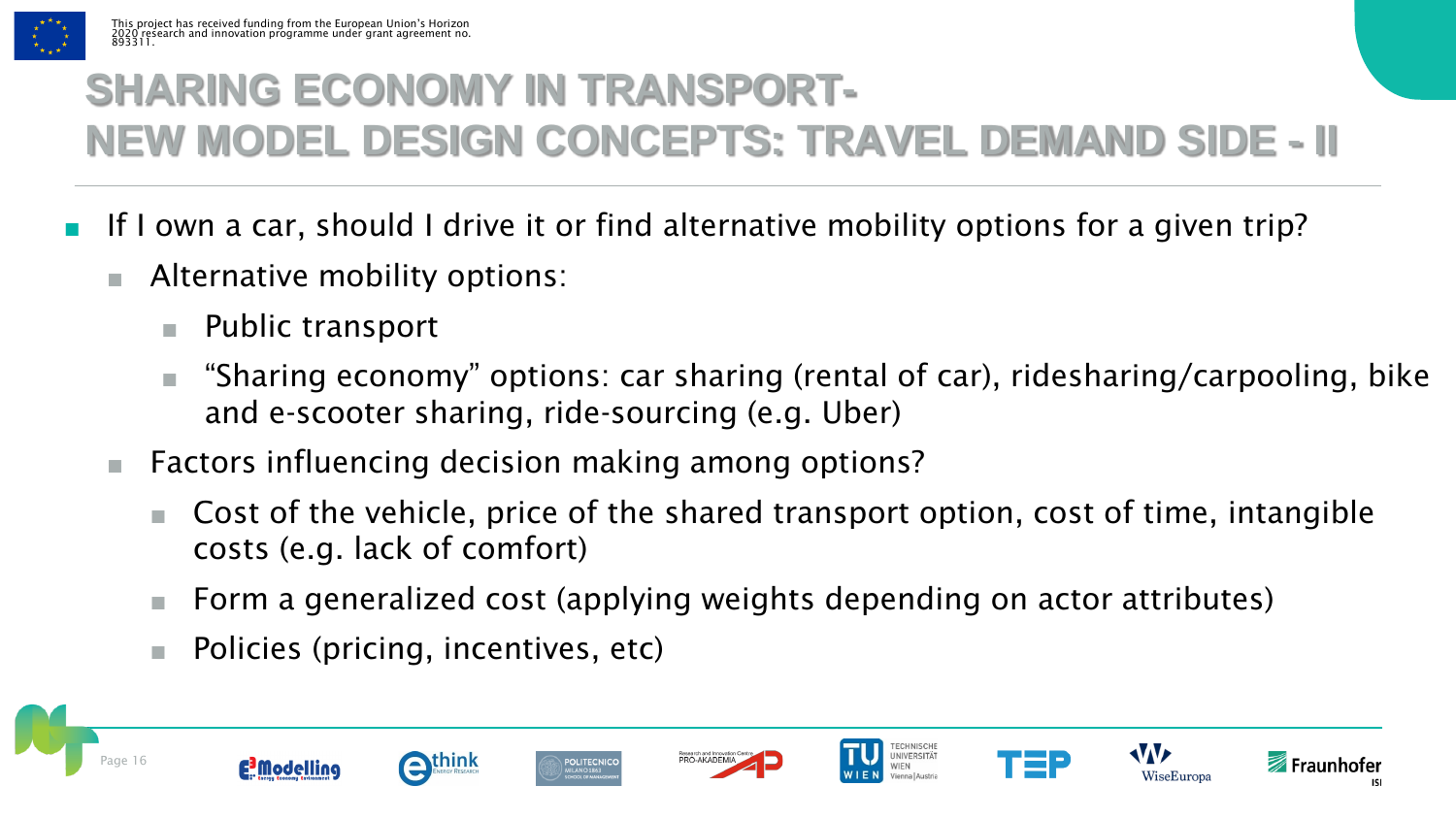

### **SHARING ECONOMY IN TRANSPORT-NEW MODEL DESIGN CONCEPTS: VEHICLE SUPPLY SIDE**

- Who provides the mobility service?
	- Self supply, car sharing companies (employing a driver or not), public transport operators
- What type of vehicles are purchased?
	- Conventional diesel/petrol, hybrid, plug-in hybrid, battery electric, hydrogen fuel cell
	- Bound to EU climate neutrality concept
- New vehicle selection criteria
	- Fixed and variable costs, financing condition (discount rates), availability of recharging, hydrogen refueling infrastructure, utilization of the vehicle
- Pricing of the service (Equilibrium between demand and supply)

**POLITECNICC** 















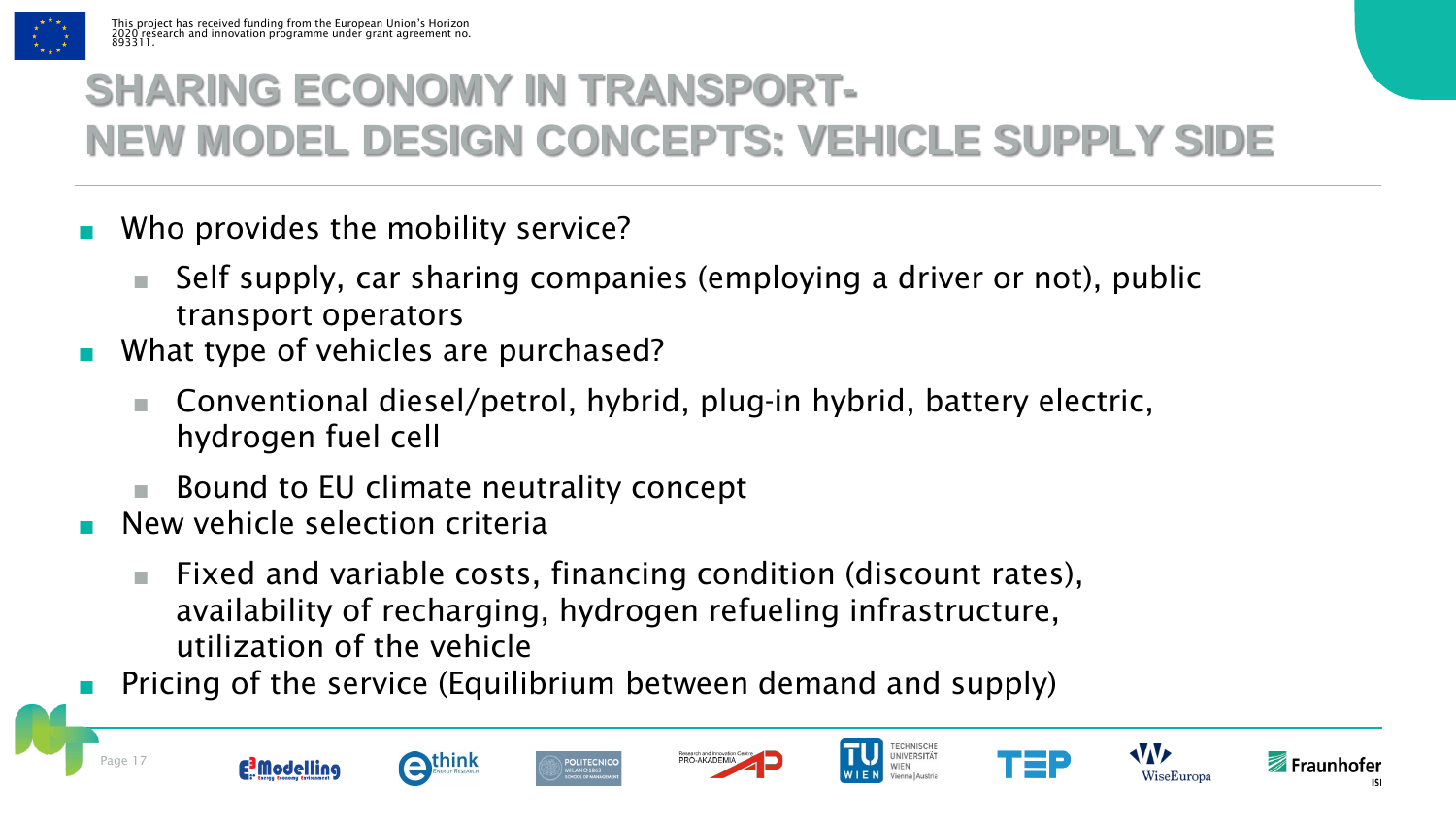

#### **OPEN QUESTIONS: POLICY FOCUS**

- In which cases do you think the shared mobility will lead to reduced energy demand (e.g. less activity in vehicle manufacturing), and where will it lead to higher demand (e.g. more trips overall)?
- How the EU policy framework on sharing economy transport support can be further enhanced?
- How can policy ensure that shared mobility complements rather than substitutes public transport?

















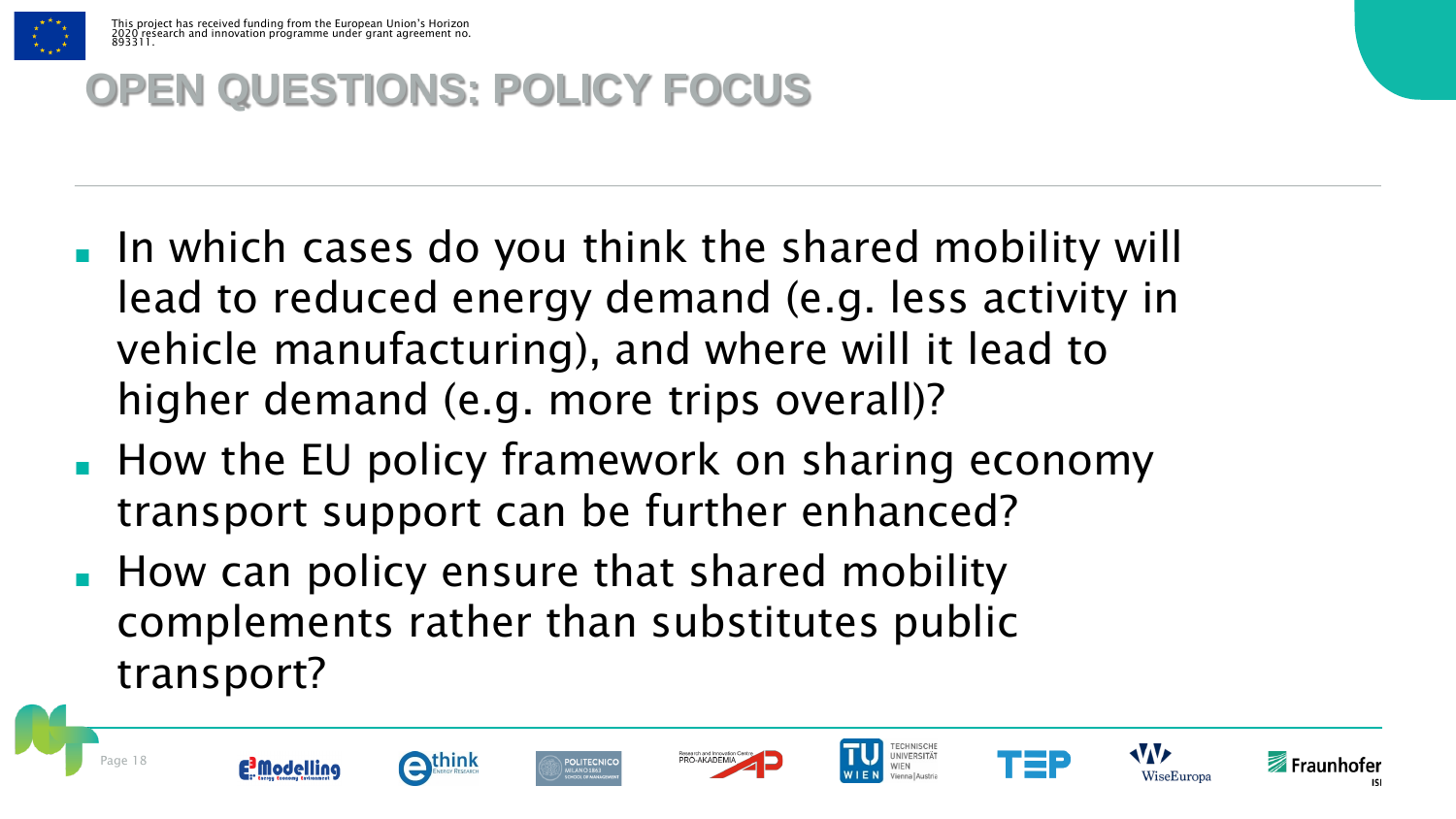

#### **OPEN QUESTIONS: MODELLING FOCUS**

- Which are the most important barriers for uptake of sharing economy in transport (3 most important)?
- What type of scenarios (e.g. high uptake of electrified shared cars) are interesting from a policy making point of view?
- How sharing economy may evolve under different societal trends (e.g. urbanization vs decentralized work, digitalization and vehicle automation)?
- What type of linkages with other sectors of the economy may arise (e.g. residential)?